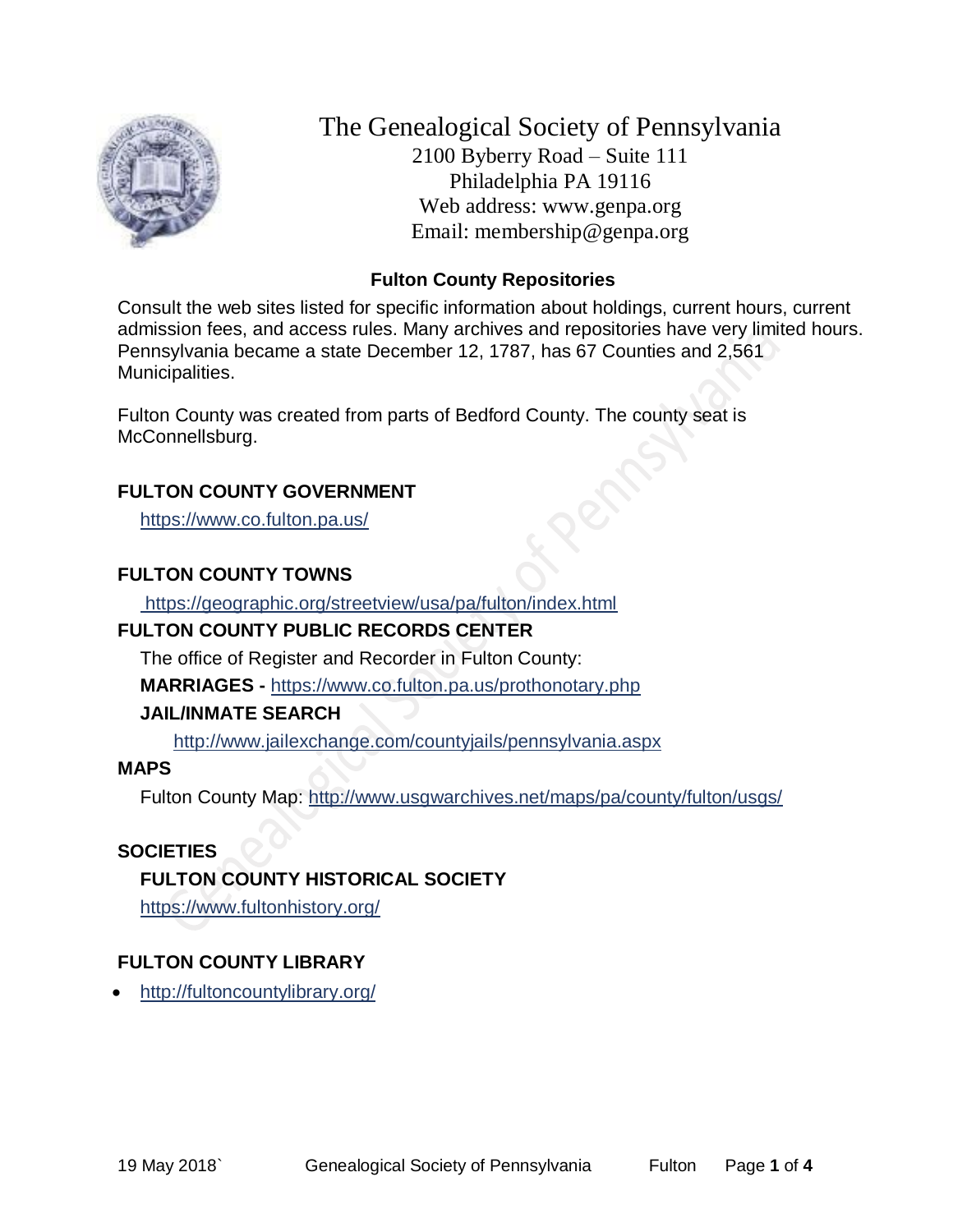# **RESOURCES**

- **Genealogical Society of Pennsylvania GSP** [http://GenPA.org](http://genpa.org/) **GSP Research** <https://genpa.org/research/>
- PAGenWeb **Fulton** County <http://www.fulton.pa-roots.com/>
- Obituaries –
- **LDS** <http://ldsgenealogy.com/PA> [http://www.newspaperobituaries.net/pennsylvania/fulton\\_county\\_obituaries.htm](http://www.newspaperobituaries.net/pennsylvania/fulton_county_obituaries.htm)
- County Newspapers
	- o *Fulton County News* <http://www.fultoncountynews.com/>
	- o *Fulton County News* (1899- present) <https://chroniclingamerica.loc.gov/lccn/sn86081889/issues/>
- **Random Acts of Kindness** <https://www.raogk.org/>
- **Family Search LDS:** <https://familysearch.org/>Free site but does require a login Collection List <https://familysearch.org/search/collection/list> [https://www.familysearch.org/wiki/en/Fulton\\_County,\\_Pennsylvania\\_Genealogy](https://www.familysearch.org/wiki/en/Fulton_County,_Pennsylvania_Genealogy)
- **Collections at the Historical Society of Pennsylvania HSP**  <http://hsp.org/collections>
	- HSP is membership based and there is a fee 1300 Locust Street, Philadelphia, PA 19107 215-732-6200 ext. 235 or [membership@hsp.org](mailto:membership@hsp.org)
- **RG-47. RECORDS OF THE COUNTY GOVERNMENTS** Guide to African American Resources at the Pennsylvania State Archives <http://www.phmc.state.pa.us/bah/aaGuide/AA-RG-47.html>
- **National Archives of Philadelphia** (**NARA**) Mid Atlantic Region: [http://www.nara.gov/research\\_rooms/mid\\_atlantic/](http://www.nara.gov/research_rooms/mid_atlantic/) **Records Request Process**

National Archives 14700 Townsend Road Philadelphia, Pennsylvania 19154-1096 Telephone: (215) 305-2044 Fax: (215) 305-2038 E-mail: [philadelphia.archives@nara.gov](mailto:philadelphia.archives@nara.gov) <https://wwwarchives.gov/philadelphia>

# **Naturalizations: NARA**

Pennsylvania: Philadelphia, 1790-1991; Pittsburgh, 1820-1979; Erie, 1940-1972; Scranton, 1901-1990; Wilkes-Barre, 1943-1972; Williamsport, 1909-1913; and Harrisburg, 1911-1917

#### **MILITARY**

The National Archives at Philadelphia (**NARA**), through its partners Ancestry.com and Fold3.com, provides access to records relating to the military service of individuals from the American Revolution through World War II. Please note that Official Military Personnel Files from World War I to the present are held by the National Archives at St. Louis. <https://www.archives.gov/st-louis>

World War I and World War II, Fourth Enumeration Draft Cards can also be accessed through our partner sites. In addition, Records of the Selective Service System, 1940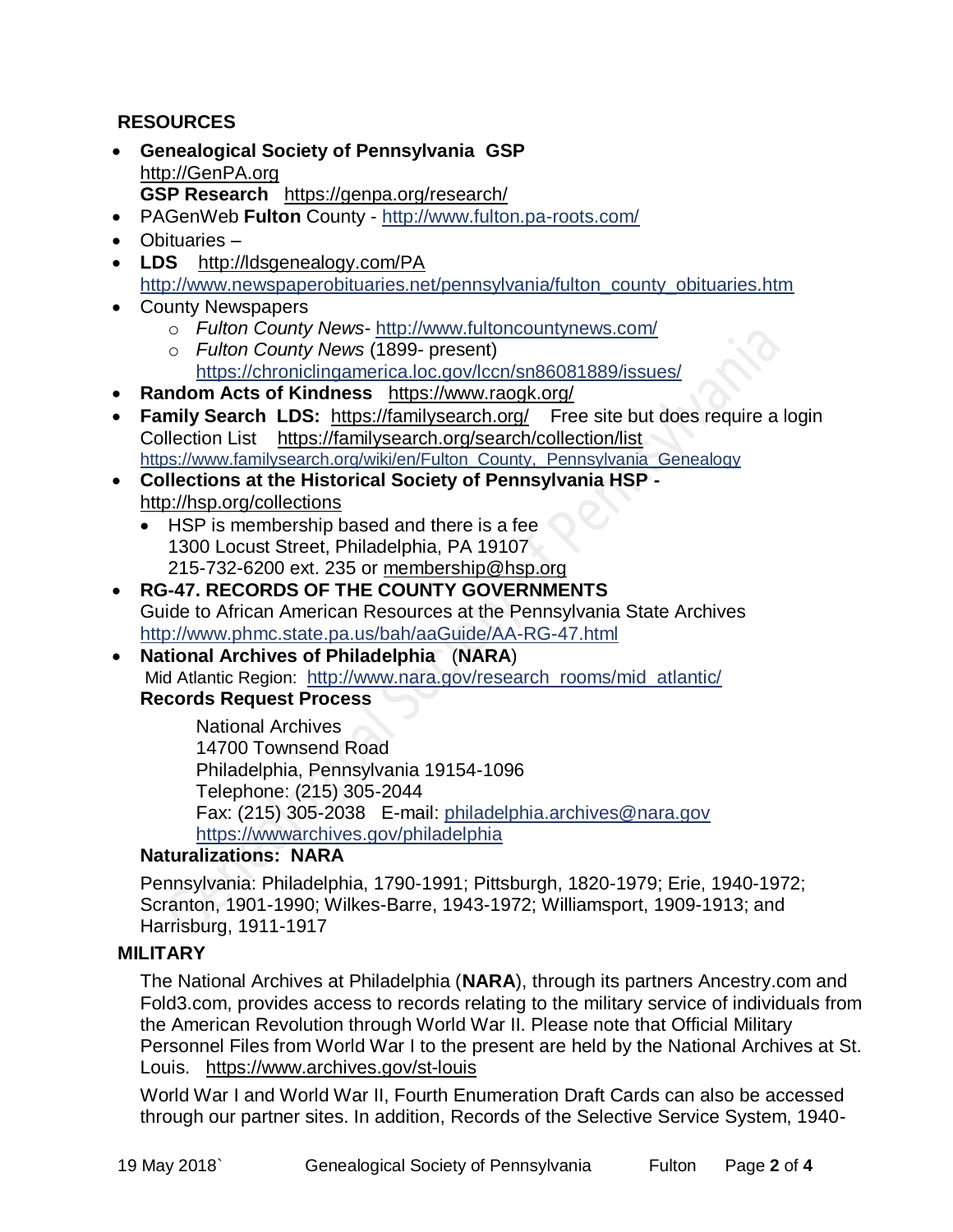1969, for individuals from Delaware, Maryland, Pennsylvania, Virginia, and West Virginia are available from the National Archives at St. Louis. Copies of World War I draft cards can be requested from the National Archives at Atlanta [\(Atlanta.archives@nara.gov](mailto:Atlanta.archives@nara.gov) ).

For information on obtaining World War II era and later draft cards, please see <http://www.archives.gov/st-louis/archival-programs/other-records/selective-service.html> <https://www.archives.gov/philadelphia/public/family-history.html#military>

### **Pennsylvania Military Records Research Guide**

<https://www.raogk.org/pennsylvania-genealogy/pa-military-records/>

#### **Probate – Wills Administrations**

Probate records may include Person's exact death date, Names of the family members, Family relationships, Names of spouses of children, Residences, Adoption or guardianship of minor children or dependents, Worth of the property and land holdings, Evidence of occupation, religion, or military service

**Family Search:** Pennsylvania Probate Records, 1683-1994 <https://familysearch.org/>

This collection includes probate records created in Pennsylvania counties. The records include wills, estate records and indexes.

#### **State of Pennsylvania Vital Records**

The **Pennsylvania State Archives** collects, preserves and makes available for study the permanently-valuable public records of the Commonwealth, with particular attention given to the records of state government.

Mailing address: 350 North Street Harrisburg, PA 17120 Email: Email PA State Archives Phone: (717) 783-3281

GPS address: 801 North 3rd Street Harrisburg, PA 17102 Coordinates: 40.266080, - 76.886053

# **BIRTH CERTIFICATES**, 1906-1910

The Division of Vital Records (DVR) maintains birth records that occurred in Pennsylvania from 1906 to the present.

For information on public records (births occurring from 1906 to 1910), click on Pennsylvania State Archives <http://www.phmc.pa.gov/archives/Pages/default.aspx>or our Genealogy page.

[http://www.health.pa.gov/MyRecords/Certificates/Genealogy/Pages/14125.aspx#.WNvL](http://www.health.pa.gov/MyRecords/Certificates/Genealogy/Pages/14125.aspx#.WNvLKfkrJHY) **[KfkrJHY](http://www.health.pa.gov/MyRecords/Certificates/Genealogy/Pages/14125.aspx#.WNvLKfkrJHY)** 

# **Death Certificates**, 1906-1965

Original birth certificates for 1906-1910 and death certificates for 1906-1965 are available at the State Archives. Digital copies of the 1906-1908 birth certificates and the 1906-1963 death certificates may be found on Ancestry.com. Pennsylvania residents can access these records free of charge through Ancestry.com Pennsylvania. A free account can be created.